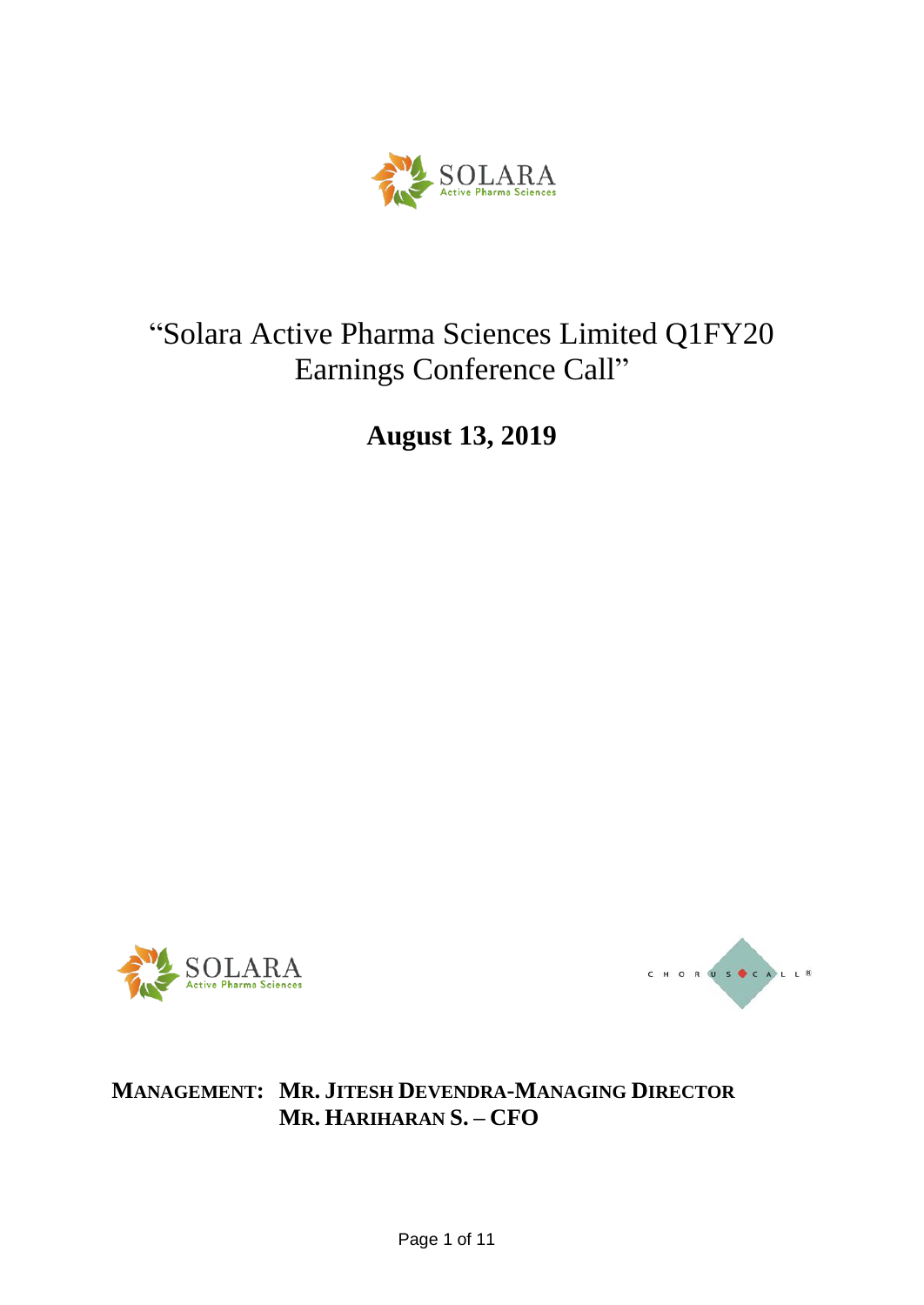

- **Moderator:** Ladies and Gentlemen, Good day and welcome to the Solara Active Pharma Sciences Limited Q1 FY20 Earnings Conference Call. As a reminder, all participant lines will be in the listen-only mode and there will be an opportunity for you to ask questions after the presentation concludes. Should you need assistance during the conference call, please signal an operator by pressing '\*' and then '0' on your touchtone telephone. Please note that this conference is being recorded. I now hand the conference over to Mr. Abhishek Singhal. Thank you and over to you, sir.
- **Abhishek Singhal**: A very good afternoon to all of you and thank you for joining us today for Solara Active Pharma Sciences Earnings Conference Call for the 1<sup>st</sup> Quarter-Ended Financial Year 2020. Today we have with us Mr. Jitesh Devendra – Solara Managing Director and Mr. Hariharan -- CFO to share the highlights for the business and financial for the quarter. I hope you have gone through our results release and the quarterly investor presentation which have been uploaded on our website as well as stock exchange website. The transcript of this call will be available in a week's time on the company website.

Please note that today's discussion maybe forward looking in nature and must be viewed in relation to the risk pertain to our business. After the end of this call, in case you have any further questions, please feel free to reach out the investor relation team. I now hand over the call to Jitesh to make the opening comments.

### **Jitesh Devendra:** Thanks Abhishek. We welcome you all to Solara's Q1 FY20 Investor Call. I believe you have received the copy of the Press Release and the Earnings Presentation hence; I would like to move directly to the performance.

It gives me immense satisfaction to begin FY20 on a healthy note. We have had a strong FY19 and I am happy that we could carry that momentum in the new fiscal as well.

From a financial performance standpoint, we reported a 10% year-on-year growth in revenues to 3,345 million with a 42% growth in EBITDA to 663 million from 465 million in Q1 of FY19. This quarter our profit after tax expanded three times as we reported a PAT of 265 million. Due to product mix and focus on CIP, we have been able to realize better gross margin. We are working on improvement to our FY19 gross margins on the year.

We are pleased to note that Ambernath facility is ramping up to our expectations as we roll out new products. Our revenue growth was somewhat offset by the seasonality, but we expect the performance to stay on course for the rest of the fiscal year. Having said this, we are happy to report a few new developments on the CRAMS front this quarter. Our brand building and marketing campaign to make inroads in CRAMS has already begun and we now have a dedicated CRAMS team and the discussions are ongoing on the bids what we have presented to the prospective partners at the beginning of this calendar year. We believe this is an exciting space and a strong manufacturing and R&D strength certainly keep us ahead of the curve.

Coming to the operations: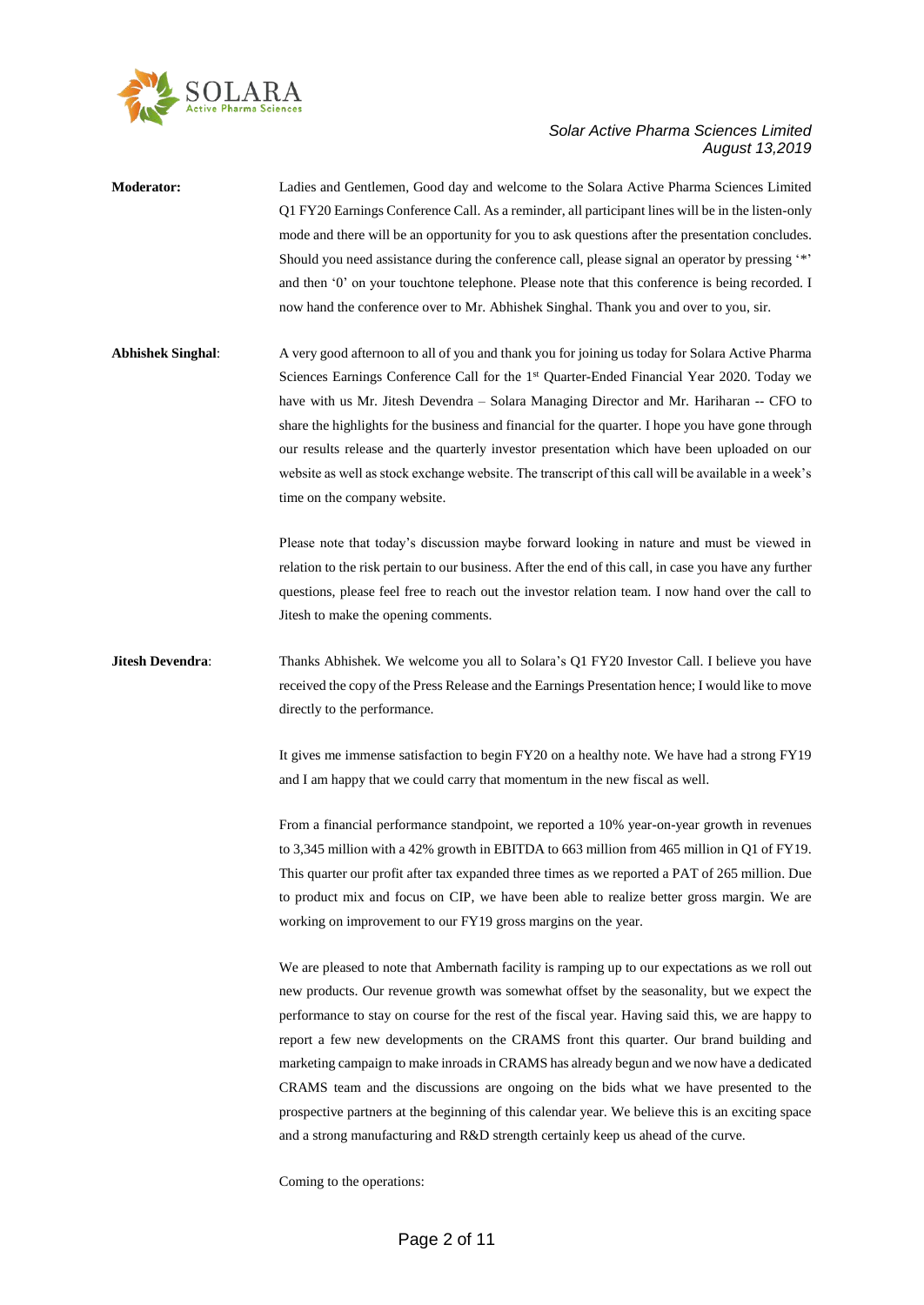

I am delighted to tell you that our Cuddalore facility cleared an FDA inspection recently and this happens to be the third consecutive FDA inspection for Solara with zero 483 observations. We remain cautious of the changing regulatory regime and we would ensure of highest focus on quality and compliance. In conclusion we continue to see opportunities in the industry and we are hopeful of positive outcomes through our disciplined execution. We believe we are tracking well and we should continue our efforts in achieving growth through efficiencies. Our core focus remains on the continuous improvement programs, market expansion of our products and new product development.

So, thank you and we are now open for the question and answer.

- **Moderator**: Thank you very much sir. Ladies and gentlemen, we will now begin the question and answer session. The first question is from the line of Amey Chalke from HDFC Securities. Please go ahead.
- **Amey Chalke:** I have few questions one on the seasonality front when we say the seasonality does it reflect in the lower top line per se or is it like the kind of gross margins we have achieved in this quarter is it a seasonal strong quarter when you say or is it a weak quarter that is the first question. Second is the margins which we have reported this quarter how much do you think you would be able to take it ahead and which may not be contributed by the seasonality and contributed by the cost efficiency which we have achieved?
- **Jitesh Devendra:** We do have some seasonality on our product portfolio, but as I said year as a whole we are confident that we will achieve the revenue growth compared to the last financial year and our gross margins have also improved because some of the continuous improvement program which has started to kick in and when we look year as a whole we remain confident that we should be able to improve the gross margin better than the FY19. At FY19 we were at about 50% so this quarter we started off well and we remain focus on improving that 50%.
- **Amey Chalke:** So, this gross margin would be driven by the improvement in the product mix or it is driven by the improvement in the cost efficiency?

**Jitesh Devendra:** It is a combination of both.

Amey Chalke: And second thing is on the CRAMS segment when we have said that we have set up a team for the CRAMS segments because initially there would not be much revenue right from that segment so how much would be the cost impact, will it be a significant one?

**Jitesh Devendra:** No, it is insignificant compared to the opportunities what we have because it is only the sales and marketing team and in my previous calls also I mentioned one of the ways we are going to utilize the funds what we have received from the equity is we are looking at some inorganic opportunities on the CRAMS. So, today the cost on having a dedicated CRAMS team is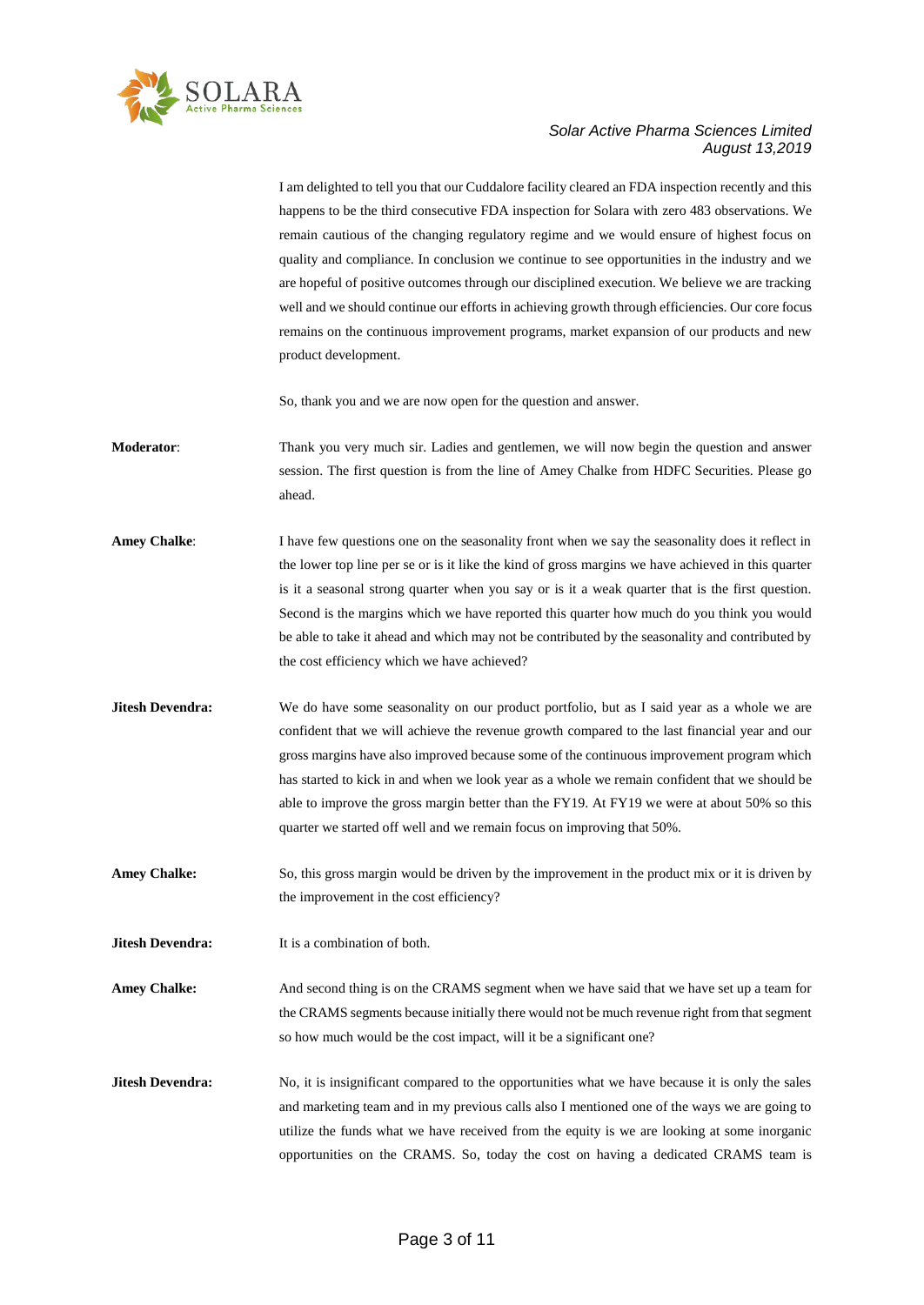

insignificant and even in the last call we had presented bids close to \$10 million for which the discussions are ongoing.

Amey Chalke: And the net debt numbers what we have given in the PPT does it reflect the money which has come in or it has come after June 19?

**Hariharan S:** The equity fund has come before June. As of 31<sup>st</sup> March 2019, we received the fund, no fund received in the first quarter.

**Moderator:** Thank you. The next question is from the line of Ranjeet Ramagyani an Individual Investor. Please go ahead.

**Ranjeet Ramagyani:** I have two, three questions the first is continuation with the previous speaker asking about CRAMS opportunity, so is there a definite timeline by which you think you are looking at inorganic opportunities and how much have you progressed and the second thing is when I read the annual report we were saying that we want to be in the top 10 in API making, so where do we stand in the current roadmap and how do we plan to reach there and how do we look at that roadmap by this time by doing these things we think we will be in the top 10 and number three when it comes to Solara in comparison with other top 10 players at the moment what is the edge do you see they possess and how do you aim to build that bridge those were three questions?

**Jitesh Devendra:** So, on the first question on the inorganic part of the CRAMS we continue to evaluate opportunities and we are looking at opportunities more in the west because in India we have a good setup both in our manufacturing and R&D facilities. So, we need to move up into the higher value chain of the CRAMS where we can get into the supply chain of the molecules which are already in the clinical phase. So, we are evaluating the opportunities, our goal is at least in this financial year we are targeting to close an acquisition, but I do not have exact timeline because the opportunities are still being evaluated. On the second point about being the top 10 if we look at just a pure play API company with no forward integration into the formulation and on the generic API space we believe that we are already in the top 10 just in the generic API but we definitely need to grow in the other segment and that is what we are also actively looking into the CRAMS space because we have DMFs filed across not just the US but various other countries and we continue to roll out at least 10 new products filings ever year. On the third point about what is niche about Solara, so being in this business I would say the strength what we have in Solara is that we are focused in terms of what our outcomes should be and that is paving the way for the revenue growth as well as in terms of the margin expansion and on the operation side, on the R&D side as well as on the market expansion side. Our relationship with our customer the major customers for our key API has lasted for more than 10 to 15 years.

**Ranjeet Ramagyani:** Only one question on the CRAMS if I remember it correct in the last quarter call you did mention that you were exploring opportunities and you have submitted some proposals to get into CRAMS space and the client would be getting back I mean has that progressed and we have seen any traction moving that the client is giving you the opportunity?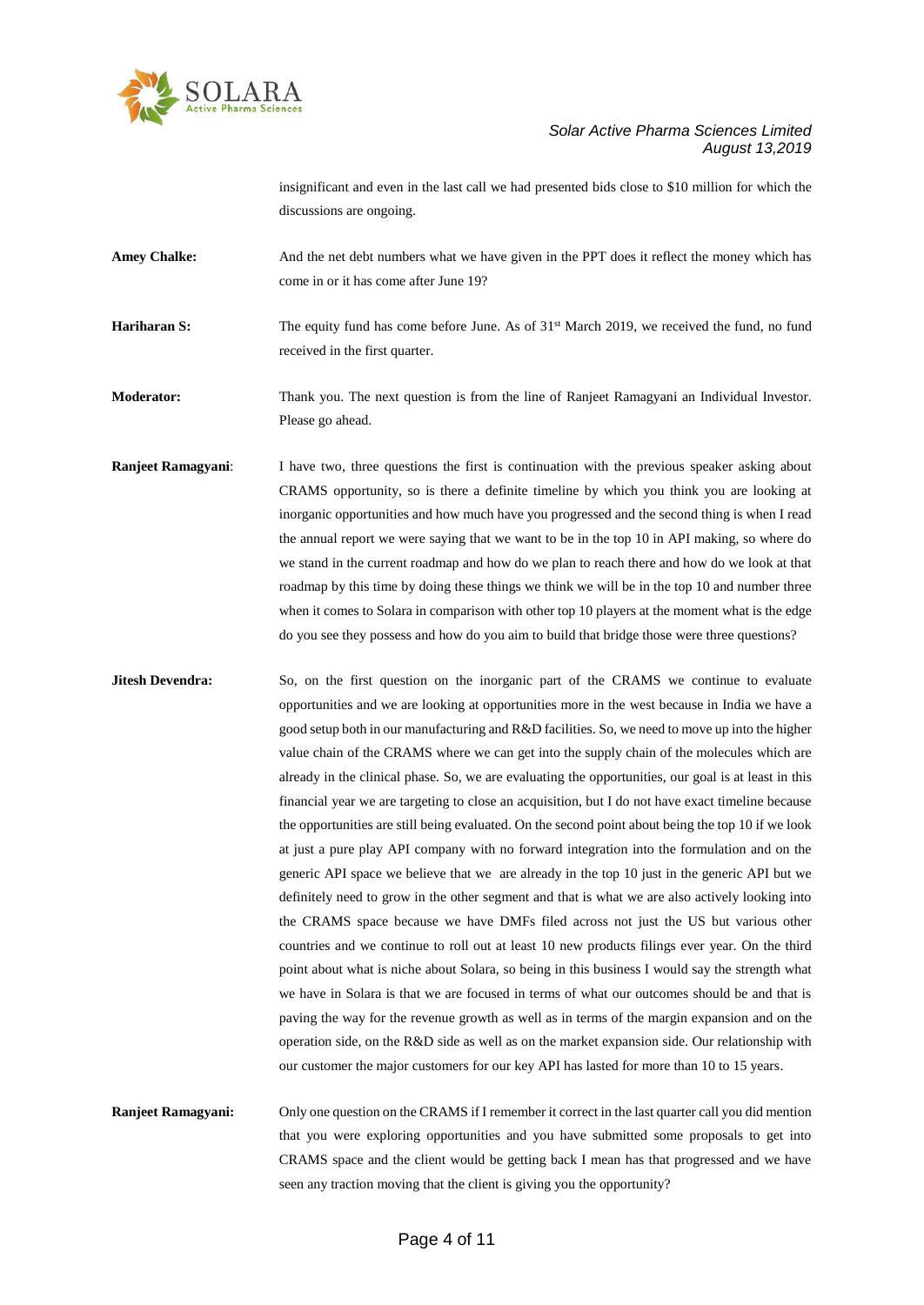

- **Jitesh Devendra:** Yes, it is, and we remain confident just not about submitting the bid, but after submitting the bid before we win the bid there is lot of technical discussions as well as the audit of the facility by the customer so that shows that they are interested in pursuing forward. So, these are the activities which have been happening on the technical side as well as the audit of the facility and given that our Cuddalore facility has had a good outcome with the US FDA inspection, we should be able to convert some of those opportunities into business.
- **Ranjeet Ramagyani:** And you reckon this might happen in the coming quarter?
- **Jitesh Devendra:** We reckon this should happen in this financial year because by the time we win the bid then it goes into the R&D then it goes into the pilot plant and then it goes to the commercial manufacturing. So, the various proposals are in various stages of the activity.
- **Moderator:** Thank you. The next question is from the line of Vaibhav Gogate from Ashmore. Please go ahead.
- **Vaibhav Gogate:** I just wanted to get a sense on how are you seeing the raw material price environment and volatility especially in China, we are hearing conflicting reports some say that tighter environmental standard continue to keep prices in high and supplies are uncertain other people are telling us that with the latest sort of round of trade disputes with the US is actually forcing China to let up a little bit on the environmental concern and supplies no longer an issue, could you help us understand what you are seeing in China at this point?
- **Jitesh Devendra:** So, on the China situation and on the raw material pricing, we have not seen any significant increase in the raw material prices what we have seen in the last financial year. The challenges continue to remain in terms of the supply possibility and that is why we have taken steps of having some of our key intermediates manufacturing in one of our sites, Mysore, as well as we do contract manufacturing with other companies here in India. So, from a pricing point of view we have not seen any significant price increase at all, but yes supply chain remains to be a challenge and we need to be on top of that.
- **Vaibhav Gogate:** Would it be fair for me to say that the gross margin improvement that we have seen in Q1 has nothing to do with a temporary mismatch in raw material versus end product supply prices or effects, but it is actually a productivity improvements and hence there is certainty that the gross margin improvement that we have seen will continue to kind of stay.
- **Jitesh Devendra:** This goes back to the previous question while we have not seen any significant raw material price increase coming from China in the last quarter, but you never know there could be some volatility in the raw material prices but having said that we are confident because as I said we have introduced, new products from our Ambernath facility. So, with the new products we expect at least the gross margin improvements compared to the previous financial year.
- **Moderator:** Thank you. The next question is from the line of Mehul Savla from RW Equity. Please go ahead.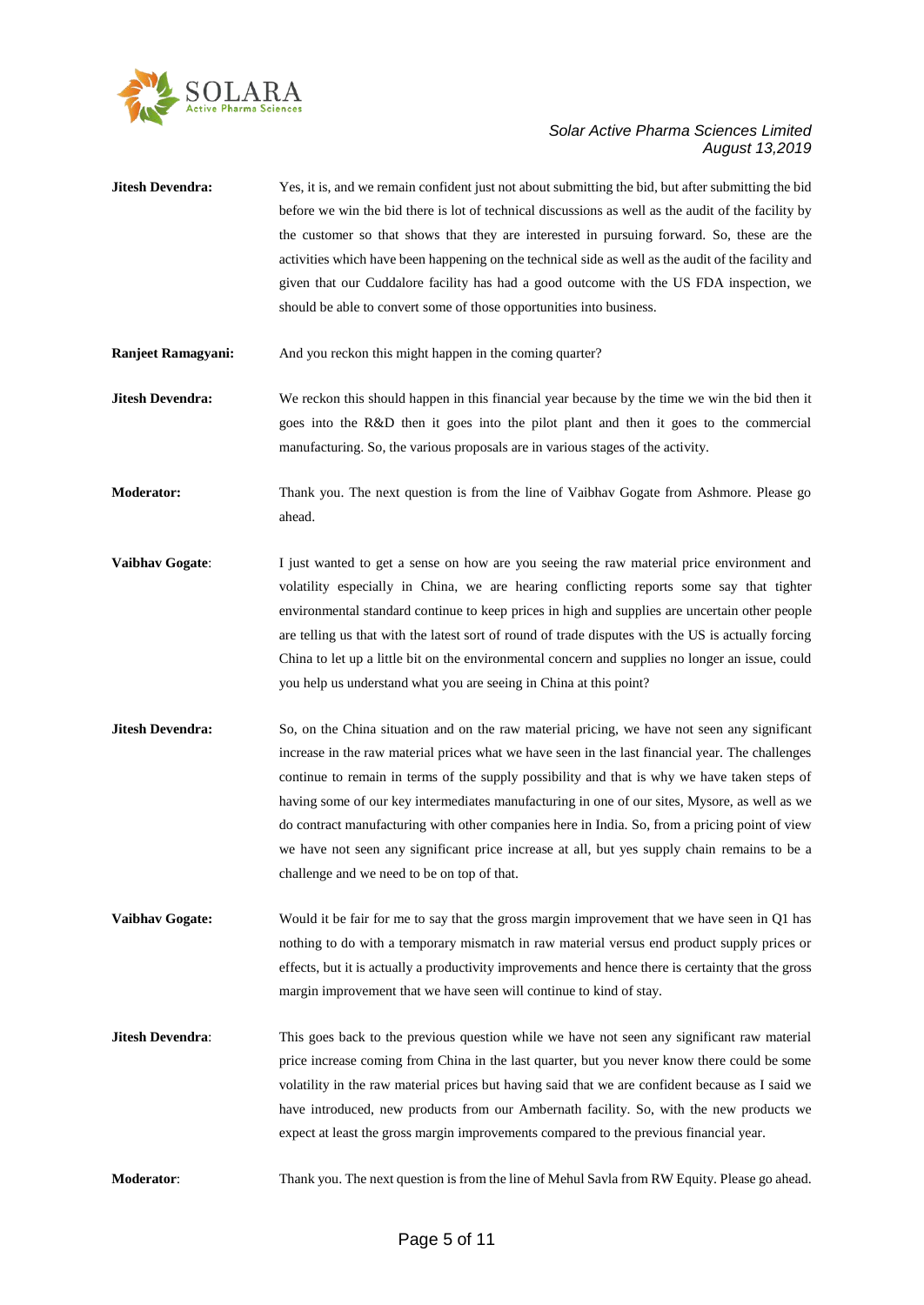

| <b>Mehul Savla:</b>     | I just wanted to know the net debt number on a consol basis?                                                                                                                                                                                                                                                                                                                                                                                                                                                                     |
|-------------------------|----------------------------------------------------------------------------------------------------------------------------------------------------------------------------------------------------------------------------------------------------------------------------------------------------------------------------------------------------------------------------------------------------------------------------------------------------------------------------------------------------------------------------------|
| Hariharan S.:           | Rs. 4,984 million is the net debt on the consolidated basis.                                                                                                                                                                                                                                                                                                                                                                                                                                                                     |
| <b>Mehul Savla:</b>     | Sir, when do you see your Ambernath facility breaking even?                                                                                                                                                                                                                                                                                                                                                                                                                                                                      |
| <b>Jitesh Devendra:</b> | So, we do not break out P&L by unit wise, but we are happy to say that at least the revenues<br>have started to roll out from our Ambernath facility.                                                                                                                                                                                                                                                                                                                                                                            |
| <b>Mehul Savla:</b>     | Because I believe there is a note in the notes to account which says about the revenue generated<br>from Strides Chemical which I believe is the Ambernath facility?                                                                                                                                                                                                                                                                                                                                                             |
| Hariharan S.:           | Correct.                                                                                                                                                                                                                                                                                                                                                                                                                                                                                                                         |
| <b>Mehul Savla:</b>     | There is a PBT loss of around 1.7 crore so on that and obviously it is reduced by half from March<br>so just wanted to get a sense?                                                                                                                                                                                                                                                                                                                                                                                              |
| Hariharan S.:           | So, this is in line with the compliance with the regulation and we must give details about the<br>revenue and the profitability of the units which has been acquired, In this current year, it will<br>turn out to be breakeven for us. It is a very small loss in the in Quarter 1, but that will all get<br>adjusted.                                                                                                                                                                                                          |
| <b>Mehul Savla:</b>     | There is a significant amount of capital which has been invested by our company, so it drags<br>down the entire returns.                                                                                                                                                                                                                                                                                                                                                                                                         |
| <b>Jitesh Devendra:</b> | But see this is one of the facilities which will add to the growth as we move forward so you have<br>to invest in capacities and Ambernath by far is one of the major facilities which will help us<br>deliver growth in the medium-term or the shorter-term I would say over the next 12 to 18 months<br>till our Vizag investment starts reaping dividend. So, to that extent Ambernath is very critical<br>and it is pretty much in line with our expectation the way we have anticipated and will roll out<br>going forward. |
| <b>Moderator:</b>       | Thank you. The next question is from the line of Herin Dedia from PM Securities. Please go<br>ahead.                                                                                                                                                                                                                                                                                                                                                                                                                             |
| <b>Herin Dedia:</b>     | I would like to ask that year-on-year and quarterly the cost of material consumed has decreased,<br>so is it due to reduction in price of some specific API commodity or is it due to production<br>efficiency?                                                                                                                                                                                                                                                                                                                  |
| <b>Jitesh Devendra:</b> | Your question is leading to the gross margin expansion?                                                                                                                                                                                                                                                                                                                                                                                                                                                                          |
| <b>Herin Dedia:</b>     | Yes.                                                                                                                                                                                                                                                                                                                                                                                                                                                                                                                             |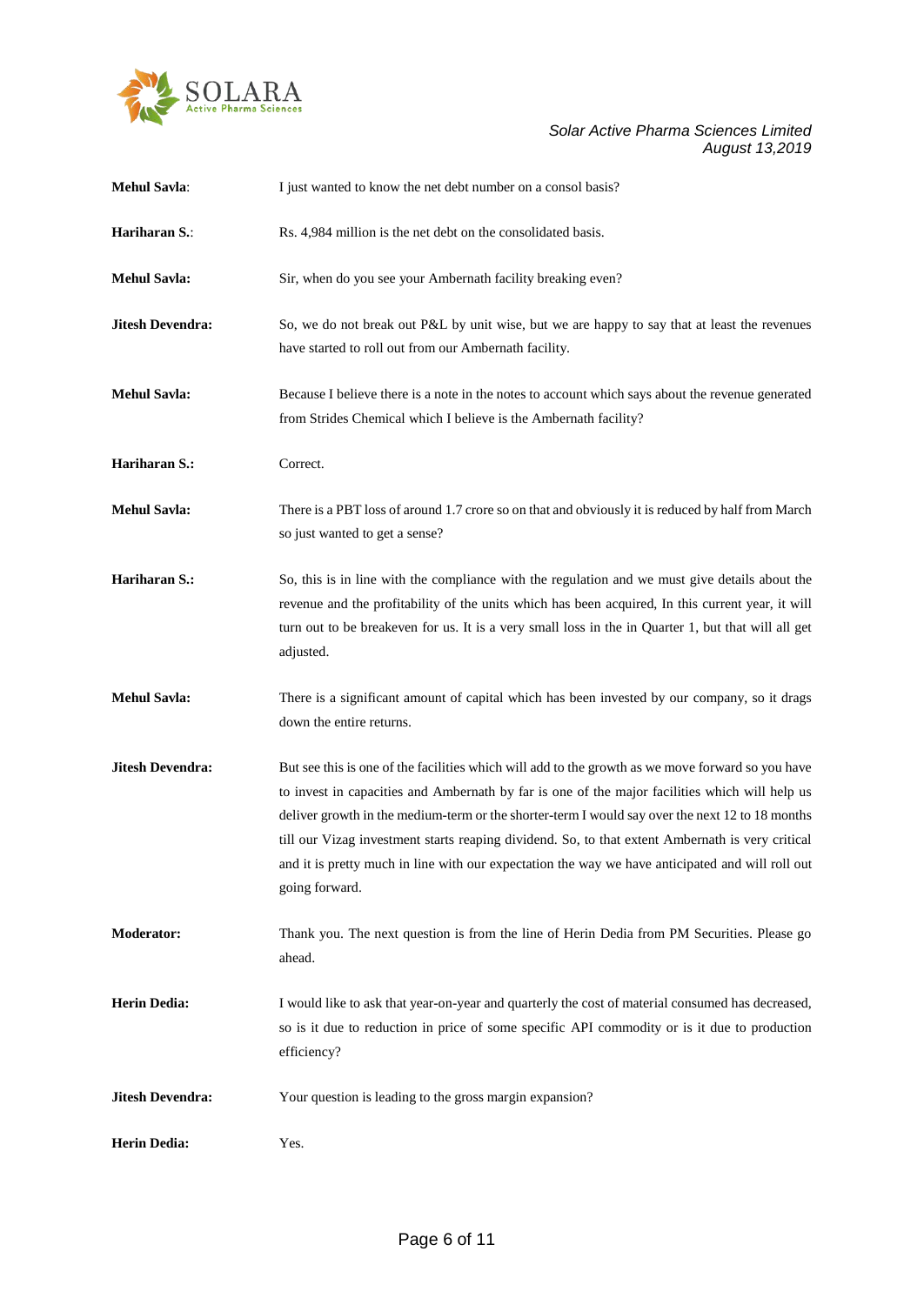

| <b>Jitesh Devendra:</b> | The gross margin expansion has been a combination of our CIP as well as in terms of our product<br>mix.                                                                                                                                                                                                                                                                                                                                                                                                                                                                                         |
|-------------------------|-------------------------------------------------------------------------------------------------------------------------------------------------------------------------------------------------------------------------------------------------------------------------------------------------------------------------------------------------------------------------------------------------------------------------------------------------------------------------------------------------------------------------------------------------------------------------------------------------|
| Moderator:              | Thank you. The next question is from the line of Neelam Punjabi an Individual Investor. Please<br>go ahead.                                                                                                                                                                                                                                                                                                                                                                                                                                                                                     |
| Neelam Punjabi:         | I wanted to know what is the current capacity utilization?                                                                                                                                                                                                                                                                                                                                                                                                                                                                                                                                      |
| Jitesh Devendra:        | So, you know Ambernath of course is in this financial year we look at utilizing most of the<br>capacity from Ambernath on the other Units we are well utilized in terms of our capacity, but<br>we still focus in terms of improving our product mix where some of the products will meet the<br>gross margin what we have kept for ourselves.                                                                                                                                                                                                                                                  |
| Neelam Punjabi:         | I wanted to know your net debt has increased QoQ, so where do we see this number at the end<br>of the year?                                                                                                                                                                                                                                                                                                                                                                                                                                                                                     |
| Jitesh Devendra:        | We have already committed that net debt will be less than two times of EBITDA.                                                                                                                                                                                                                                                                                                                                                                                                                                                                                                                  |
| Moderator:              | Thank you. The next question is from the line of Amey Chalke from HDFC Securities. Please<br>go ahead.                                                                                                                                                                                                                                                                                                                                                                                                                                                                                          |
| <b>Amey Chalke:</b>     | I just had one or two questions, when we said we have launched new products from the<br>Ambernath unit like in terms of categorization where these products will fall in like as in are<br>these higher volume products or these are driven by the patent expiry which have happened in<br>the US which has given you the opportunity to launch this product and how the margins are<br>compared to our other products?                                                                                                                                                                         |
| Jitesh Devendra:        | The products what we have launched from the Ambernath facility so some are already off patent<br>and one which has just recently become genericized and on the volume perspective I would not<br>say these are large volume, but I would say these are low to mid volume type of APIs and the<br>gross margins on these products are of course in line with the expectations.                                                                                                                                                                                                                   |
| <b>Amey Chalke:</b>     | But whenever we decide to launch any product or choose any product do we see market size<br>how do you get a sense on how much capacity requirement we need to have for this products<br>and what is typically the minimum target market size. Should it be at least Rs. 1,000 crores or<br>Rs. 500 crores how do we decide on that front?                                                                                                                                                                                                                                                      |
| Jitesh Devendra:        | So, from a new product selection so we look at the opportunity what we have sometimes these<br>opportunities where we are primary source and we can garner just not from a volume perspective,<br>but even from a value point of view and the other product is more from the opportunities where<br>there are limited API suppliers and if we are able to expand this just beyond one market. So, as<br>I said we have a good presence just not in the US, but in Europe as well as in Japan and South<br>Korea and we have made headways also into the China market. So, we look at the market |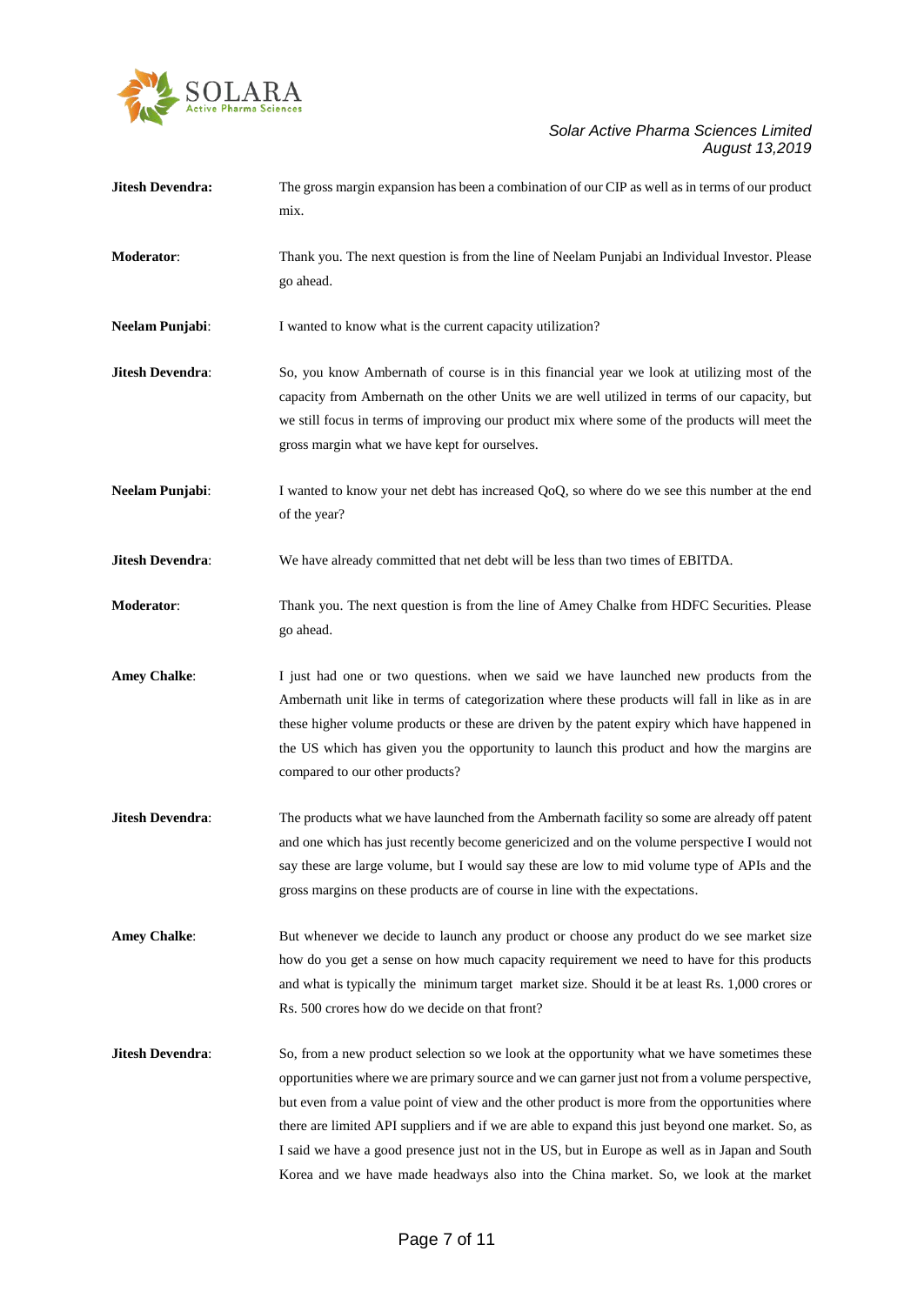

landscape or geography landscape. So, from a risk mitigation point of view we are not just depended on one particular market or one customer and the third is where we have been successful in Japan market and where we have looked at specific molecules which are still under patent in Japan but are off patent elsewhere and that gives us the opportunity to get into that API and be a primary source.

**Amey Chalke**: And about this Vizag unit what are the timelines for us for like till what time the commissioning will happen and the revenue realization will start?

**Jitesh Devendra:** So, our timelines for the Vizag, we are looking at March 2020.

Amey Chalke: So, by March 2020 it would be like the civil work would be done or it is like it would be available for the validation or anything?

**Jitesh Devendra:** Validation, completion and then we will start filing for all the markets. We will start adding Vizag to some of our existing DMFs as well as new DMFs.

Amey Chalke: So, should we expect revenue from Vizag in the second half of FY21?

**Jitesh Devendra:** No, I would say given that we focus on the regulated market as well as the approval timeline probably the Q4 of FY21.

**Amey Chalke:** So, Strides is one of the key customers for us and their guidance for the US business is significant one for FY20 they are expecting around \$250 million US revenue they are launching lot of products so are we gaining any traction from that customer as well for our API supplies?

- **Jitesh Devendra:** Strides will continue to remain our largest customer because of the existing products as well as the new product launches. So, you are right while Strides is doing extremely well in the North America market, some of the benefit we will also see in Solara.
- **Moderator:** Thank you. The next question is from the line of Vaibhav Gogate from Ashmore. Please go ahead.

**Vaibhav Gogate:** Couple of follow up questions what is the CAPEX budget for the current year not including the inorganic CRAMS that you might be looking at just a regular CAPEX that we are looking at?

**Hariharan s:** Existing units we planned around Rs. 80 to 90 crores CAPEX during the current year for the maintenance as well as in expanding the capacity and Vizag we have committed towards Rs. 250 crore CAPEX over a period of 2 years' time.

**Vaibhav Gogate:** And the budget for inorganic acquisition is about \$10 million would that be the right number?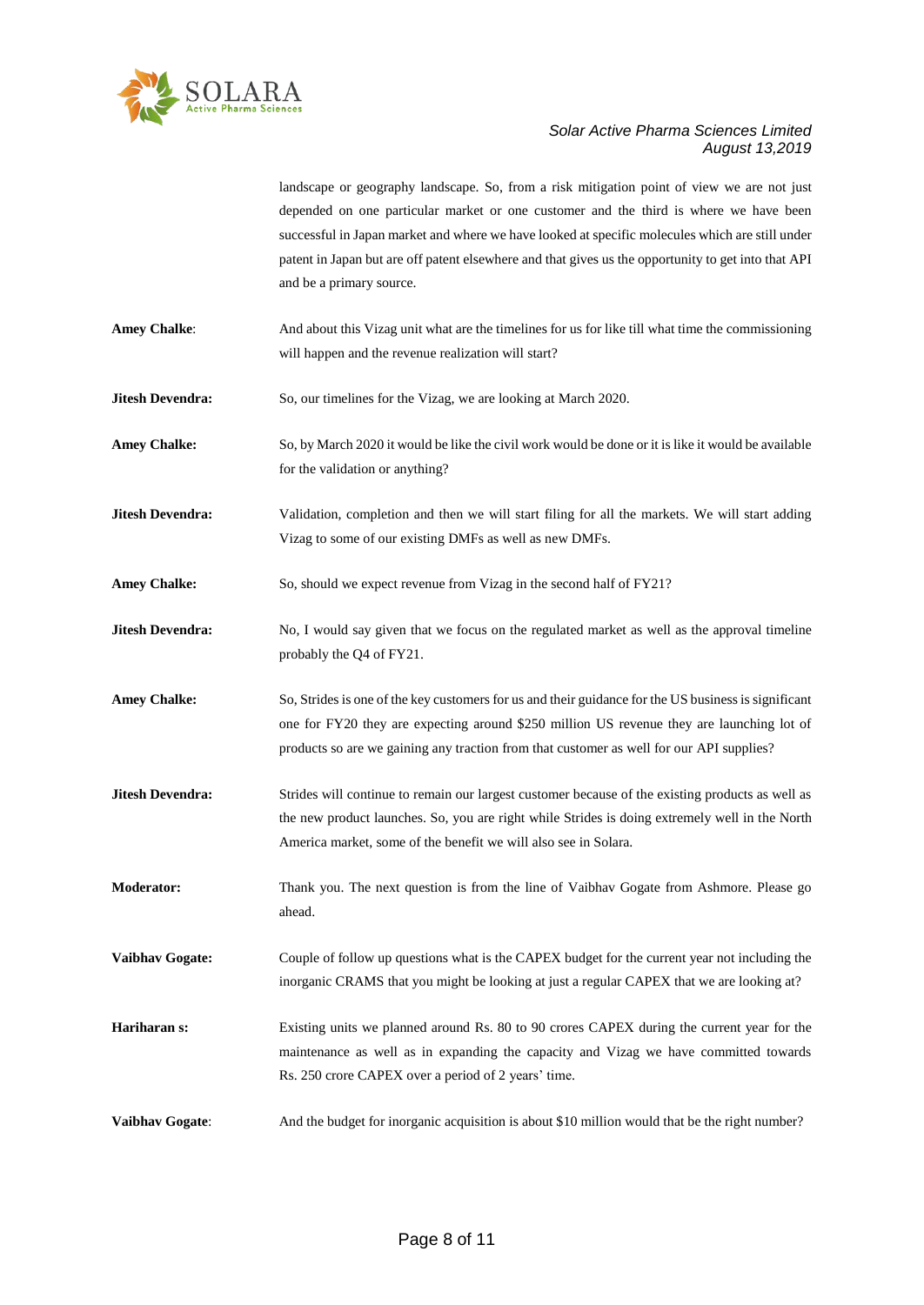

**Jitesh Devendra:** No, the \$10 million was the opportunity what we have presented for the CRAMS not the size for the acquisition.

**Vaibhav Gogate:** In your estimate what could be the size or what would you be willing to go for?

**Hariharan S.:** TPG plus promoter committed nearly Rs. 460 crores of equity infusion within a period of 18 months and already we received nearly Rs. 148 crores. Balance expected between this year end and by September 2020. So, we have cash of nearly Rs. 460 crores and out of that we will be spending some money for the Vizag project and balance amount will be reserved for inorganic acquisition.

**Jitesh Devendra:** So, we are not looking at a very big acquisition, but we are looking at an acquisition which could be a gateway for getting the CRAMS projects and then doing up the commercial manufacturing here in the facilities in India.

- **Vaibhav Gogate:** And one last question you know one more company in India had spoken about the increasing supply for Ibuprofen Active. BASF apparently has large new facility which will ramp up through this calendar year and that is probably providing an outlook that Ibuprofen prices could be bit softer going into the next year which is calendar year 2020. This is large product for Solara from what I understand, would you able to sort of provide some outlook that does it represent any risk to your revenue or to your margins would you like to comment on that?
- **Jitesh Devendra:** So, first I will answer from a volume point of view even though our competition is talking about putting up new facilities or increasing capacities we have not heard back from a customer going back on that commitment what we have and on the pricing point of view you know as I have eluded earlier also we have sustainable model on Ibu given a long term relationship and the contracts what we have in place with our customers. So, we feel confident that pricing for Ibu what we have considered for the coming years should be a sustainable one.
- **Moderator**: Thank you. The next question is from the line of Ranjeet Ramagyani an Individual Investor. Please go ahead.
- **Ranjeet Ramagyani**: I would like to continue with the previous question on Ibuprofen and I heard that volumes and all should be fine, but should the customers have to give you the intimation due to increased supply or whatsoever coming up as we progress, how much would be the timeframe would you expect that customer would give you in terms of guidance saying that yes we are expecting some oversupply or whatever that is number one. And second thing is should that scenario happen I am assuming that you would have a strategy to de-risk and if you could elaborate on that. Third is Strides recently I think one of their plant received some audit inspection report and there were some observations which were there is any risk to Solara because of that we being the prominent supplier that is the third question and if you look at this quarter number the top line I think has almost grown 10% to 12% if I am correct do excuse me if I am wrong, but the bottom line has shown very good improvement. So, the question then is I mean in the next three quarters do you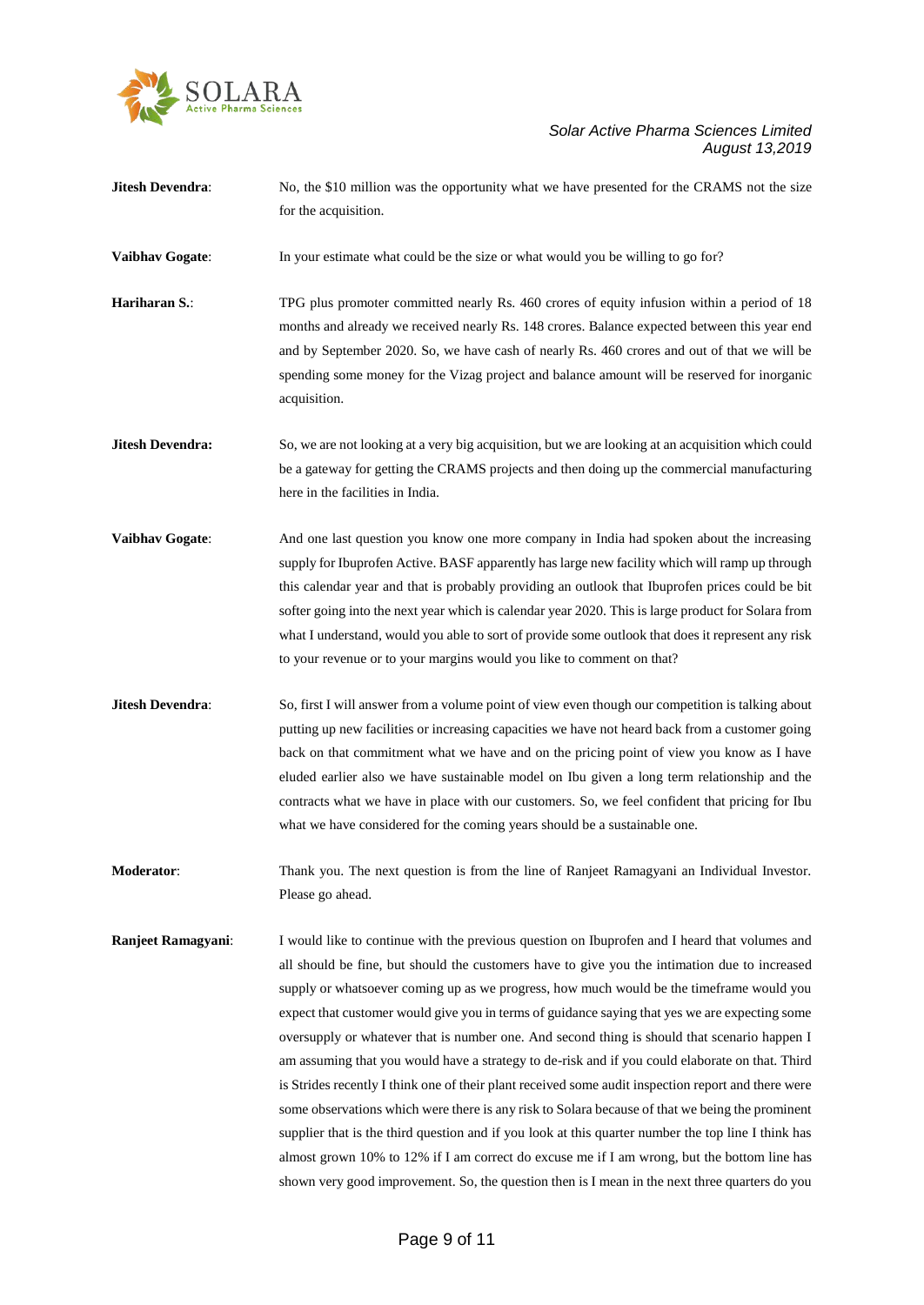

see the traction mode only maintaining the bottom line or you see that you can actually see the top line going forward improve much more in terms of percentage terms because the New Year has just started and probably as we mature the year the customer would have probably giving more kind of orders and last question from my end is in the annual report I see a number of new scientist and the team has really gone up so if you would like to call out in terms of are they specifically for some keeping in mind the increased roadmap of new products and all that, that would help us to understand a bit better?

**Jitesh Devendra:** So, on the Ibuprofen you know last 18 months has been a difficult time for Ibuprofen whether there was a shortage and the shortage still continuous to exist, but during this time we have handled well in terms of our relationship with our customer where some of our customers where we were secondary source we became the primary source and based on that we also have a volume commitment. So, it is just not about the new capacities are coming in, but at the time when the customer needed us we were able to live up to that expectation and we have been in this business of Ibuprofen for 30 plus years, so we understand how the market works as well as from a pricing point of view. So, there is a lot of history behind Ibuprofen and it is just not one single API because Ibuprofen has different grades of Ibuprofen plus we are into the value added Ibuprofen derivatives and so we are significantly strong player on the Ibuprofen point of view and during the shortages even though we had opportunities in terms of short term supplies we were very focussed in terms of longer term relationship. So, I think that should pretty much answer the question on the Ibuprofen. On the question about how this financial year will look. We are focusing both in terms of the revenue growth as well as keeping in mind the gross margin expectation as well as the EBITDA margin. So, when we were in the last financial year we were in the probably low teens in terms of our EBITDA margins and we kept focusing on improving the EBITDA margin and we are now at high teens. So, the focus is both in terms of the revenue as well as on the margin front. The third point is on terms of the R&D cost expansion. See one of the key things where we can support our customers is in terms of all the deficiency responses. Now last year we filed 9 new DMFs and how quickly we respond to those deficiency is very critical for the customer also to get the approval. So, now that we have filed the DMFs, we have setup a dedicated team for answering all the deficiencies what we could expect coming out of the customer filing as well as having a team for the generic API development and the CRAMS business what we are expecting because once we get the business at that point of time we cannot hire people so we need to be ready for that. So, those are the areas where we have seen the increase in the R&D cost.

**Ranjeet Ramagyani:** One last question is when you mentioned a few minutes back that we now in Solara are focusing more on the opportunities where there are limited suppliers and we are able to focus not only on volume but those value and taking these products to newer geographies, so the question is have you started this process is the first question and in terms of geographies where do you see the maximum traction happening and would those be the focus areas in the near term.